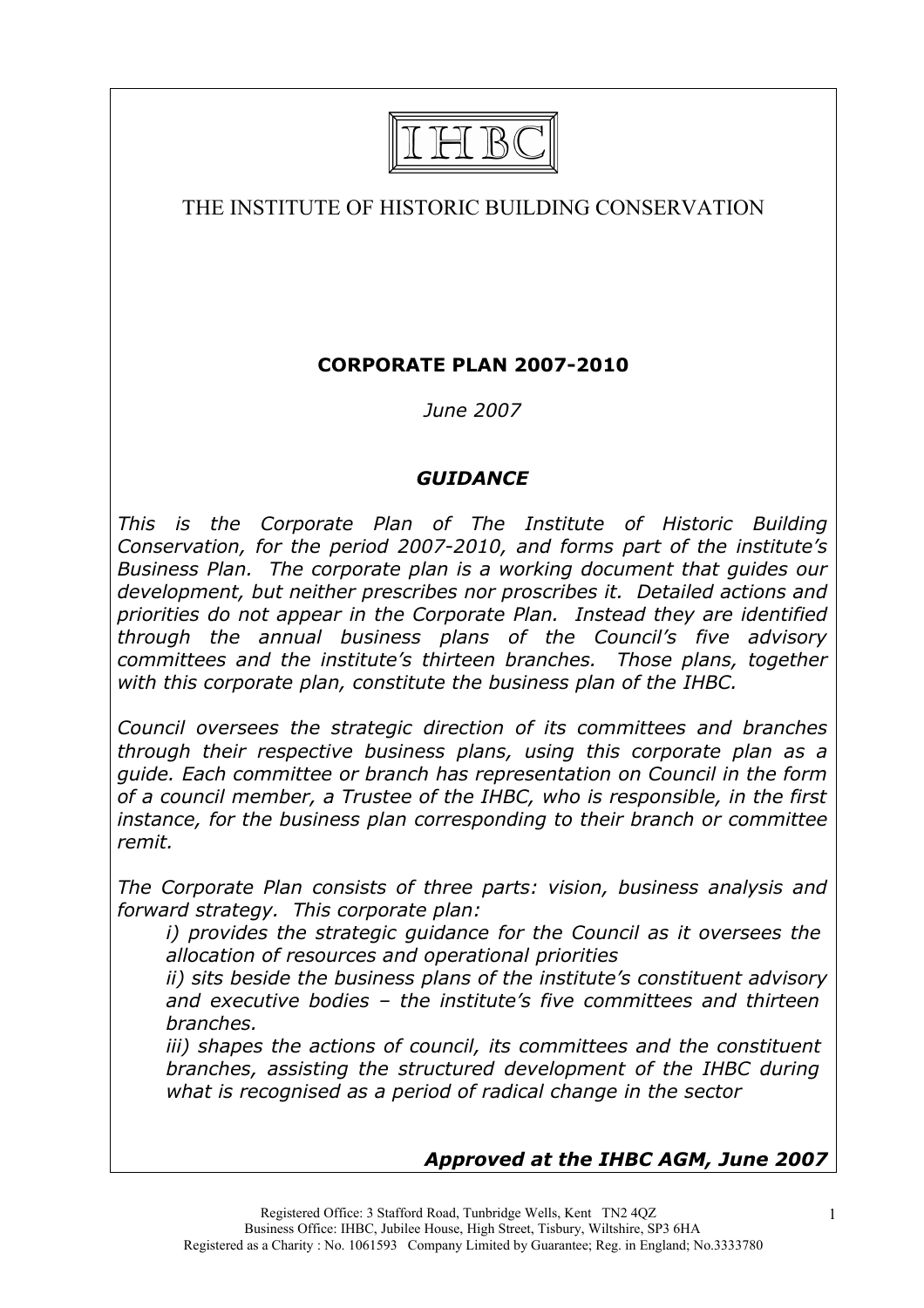# **A. THE CORPORATE STRATEGY 1: VISION AND OBJECTIVES**

## **A.1 EXECUTIVE SUMMARY**

### **A.1.1 WHO ARE WE?**

The Institute of Historic Building Conservation (IHBC) is the **UK professional institute representing specialists and practitioners working for the conservation of our historic places, the historic environment, and operating in the public, private and voluntary sectors**.

## **A.1.2 WHAT IS OUR VISION?**

To establish the IHBC as the **universally-recognised professional face of historic environment conservation**, with a membership founded on professional ethics and inspired by challenge, and contributing to place-making.

## **A.1.3 WHAT DO WE WANT TO ACHIEVE?**

To **secure the most sustainable benefits for and from our historic places through the contribution of the membership of the IHBC to place-making**, including in particular promoting training & education, professional standards & ethics, guidance, advice and practice, and the benefits, status and prestige of IHBC membership itself.

### **A.1.4 WHY DO WE WANT TO ACHIEVE IT?**

The future of the historic environment **is best served by having conservation specialists supported by an informed, independent and ethical organisation – a professional body – dedicated to their professional development and aspirations**.

### **A.1.5 OUR IDENTITY & UNIQUE SELLING POINT (USP)**

The IHBC is **the professional body supporting specialist interests in the conservation of historic places**. It is **multi-disciplinary in character, interdisciplinary in scope, and pan-disciplinary in aspiration.**

## **A.1.6 OUR OBJECTIVES**

The IHBC is a registered charity and as such exists to:

- **i) help people**, by promoting advice and understanding on the care and conservation, enjoyment and appreciation of our historic places for all, including its benefits, significance and management, because conservation relies on informed people
- **ii) help conservation**, by supporting specialists, specialisms, and specialist interests in conservation, because conservation requires specialised care
- **iii) help conservation specialists**, by supporting, encouraging and challenging members and prospective members of the IHBC, because conservation demands specialists informed, co-ordinated, scrutinised and inspired by a professional body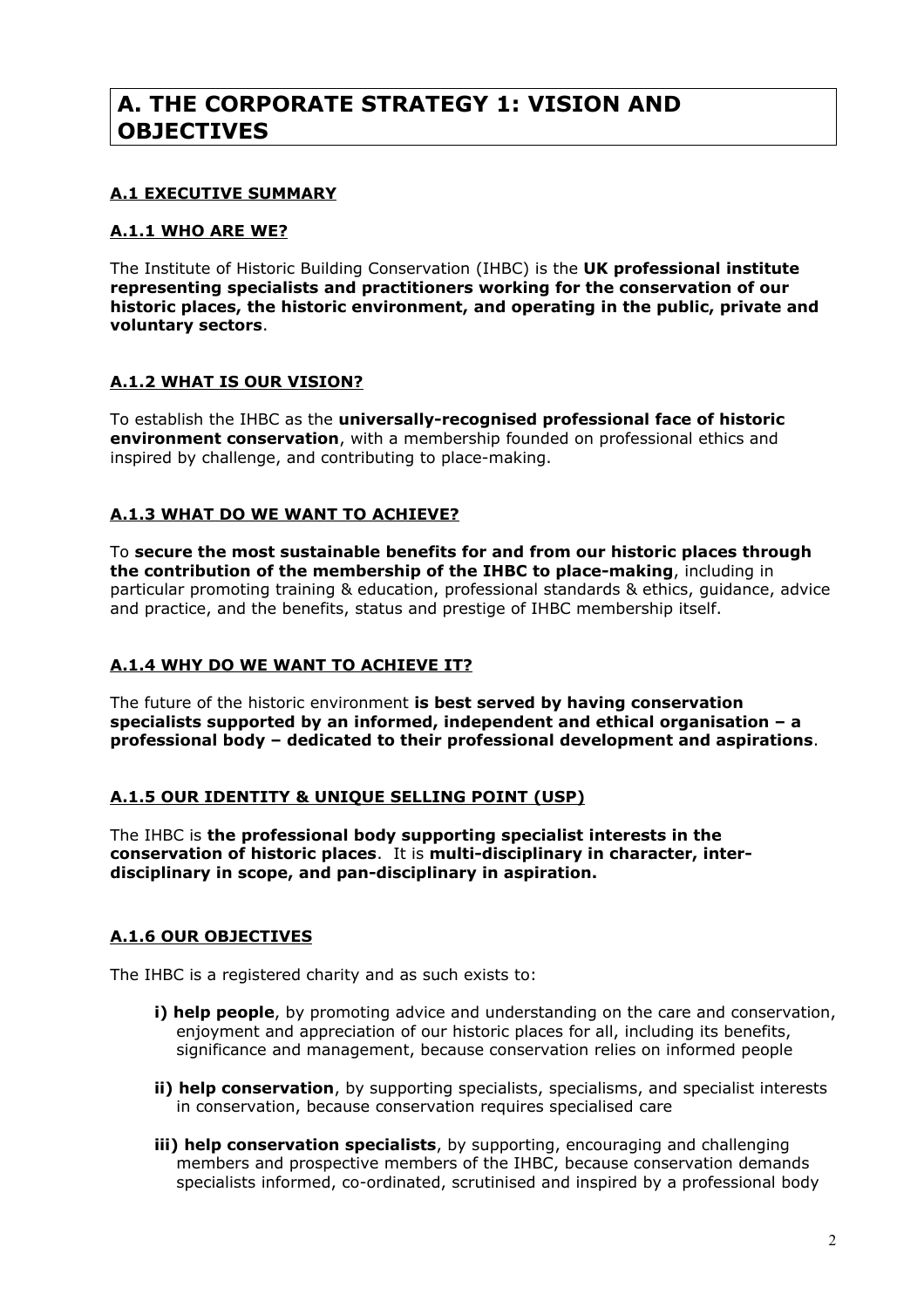### **A.2 HOW DO WE ACHIEVE OUR OBJECTIVES?**

#### **A.2.1. HELPING PEOPLE – A FRAMEWORK FOR CONSERVATION**

We help people by helping in the care and conservation of our historic places, through ensuring that we:

- **i) promote informed advice and understanding,** to underpin opinions, policies and decisions that have an impact on our historic places
- **ii) raise awareness** of the benefits, values and responsibilities of creating a sustainable future for our cultural places, including the social, economic and environmental benefits they bring, and the roles of specialists in creating that future
- **iii) promote access, diversity and inclusion strategies that underpin conservation**, to secure the widest public enjoyment of that unique resource
- **iv) encourage volunteering across the sector,** in particular within IHBC's own membership
- **v) demonstrating a commitment to sustainable practice through our corporate activities** in accordance with our charitable obligations

#### **A.2.2. HELPING CONSERVATION – A FRAMEWORK FOR PROMOTING STANDARDS IN CONSERVATION PRACTICE**

We will help conservation through supporting specialists in conservation. We will:

- **i) promote best-practice and ethical standards in conservation**, to secure the highest standards in professional practice and ethics in the development, balance and application of specialist advice, guidance and information
- **ii) encourage relevant education and training events and networks**, including supporting training across the sector and professional development within it
- **iii) developing specialised understanding of conservation needs**, through investigation, research, policy and other strategic initiatives
- **iv) providing informed advocacy & profile-raising for the sector**, to secure the widest awareness of and positive support for conservation as a sustainable strategy

#### **A.2.3. HELPING CONSERVATION SPECIALISTS – A FRAMEWORK FOR SECURING EXCELLENCE IN OUR MEMBERSHIP**

We will help conservation specialists by promoting our membership standards and services, including the services of our members. We will:

- **i) support and regulate professional operations within our membership**, to ensure that our members adopt the highest standards of conservation, and the sustainable benefits it can bring, so representing credible excellence in conservation
- **ii) provide membership benefits and services**: investing in services that encourage, attract, support, inform, promote and advance the work of specialists, leading by example and by challenge
- **iii) secure corporate efficiency**: operating the IHBC as a successful charitable business organisation working to the highest effective standards of corporate governance, regulatory standards, fiscal management and operational efficiency
- **iv) add value and capacity** to the Institute's resources, by developing consensus, building partnerships and identifying synergies in the business and corporate operations, membership services and infrastructure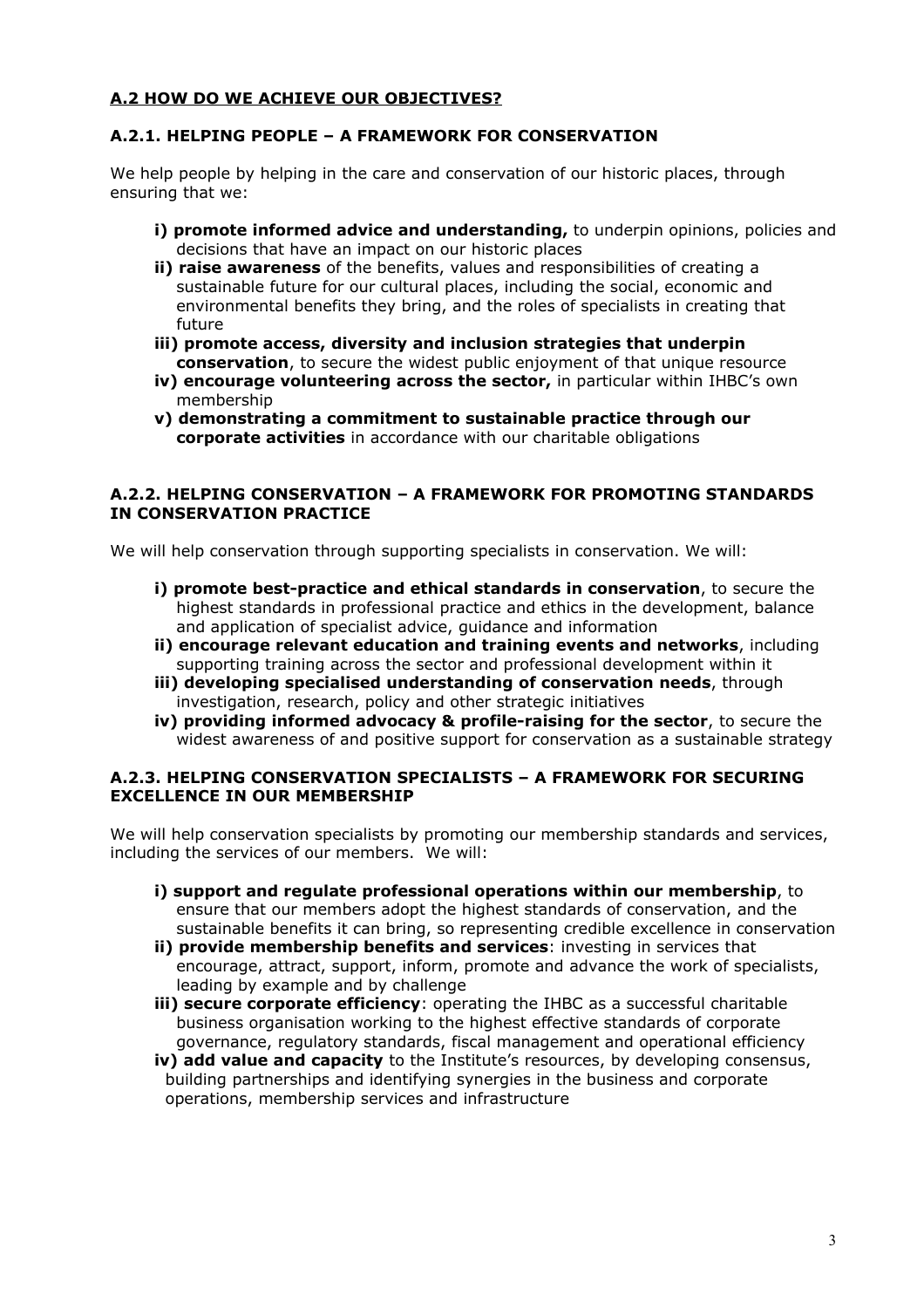## **B. THE CORPORATE STRATEGY 2: BUSINESS ANALYSIS**

### **B.1 WHAT ARE WE, AND WHAT DO WE DO?**

The IHBC is an organisation with many roles, including operating as:

- **i)** a **registered charity**, with its head office in England, No 1061593, and a **company limited by guarantee** (and without share capital) **operating in the not-forprofit sector,** No 3333780
- **ii)** a **professional institute,** with responsibilities for standards and professional development in its sector, including in areas of education, training, ethics, discipline, policy and advocacy
- **iii)** a **civic benefit**, encouraging public access to historic environment advice, issues, guidance and practice at every level of practice, specialist and non-specialist, professional and lay interest
- **iv)** a **membership organisation,** providing dedicated services through its central national resources and its Branches, to about 1400 full professional members working in all aspects of the conservation of historic places, and with some 200 other members subscribing to our services and sharing our ethics and philosophy
- **v)** a **research body,** promoting, shaping and as necessary implementing research and related funding programmes that shape, inform and support the understanding, management and enhancement of the historic environment
- **vi)** a **voluntary organisation**, adding value to the sector through the voluntary work of our extensive core of active members, mostly working professionals, who gift their services and skills to advance the conservation of the historic environment and its benefits
- **vii)** an **advisory resource**, providing information, guidance, technical knowledge, input into public policy development, and other resources for the support of the historic environment
- **viii)** an **internationally recognised and respected professional organisation, with an membership that spans the globe,** that could lead the world in providing a framework for supporting historic environment conservation specialists
- **ix)** collectively, the IHBC is a **business service,** operating in the historic environment sector, with a turnover of c.£200,000 (in 2006). It is served by 3.5 FTE executive staff (in 2007), supported by consultants approximating to 1 more FTE. The Institute also benefits from a corps of volunteers that contributes an estimated (in 2006) equivalent of another 10 FTE staff working for the sector.

## **B.2 WHAT AND WHO DO WE REPRESENT?**

The IHBC **represents the widest public interest in our historic places** by promoting the benefits of conservation through informed and specialist advice, approaches and actions. It secures standards in conservation advice through promoting professional principles such as skills, ethical practice and continuing professional development.

The IHBC **represents the interests of its members** insofar as their work can help secure the full benefits of historic environment conservation. It does this by **informing the specialised work of** those who contribute to conservation, whether as **dedicated conservation specialists** (e.g. conservation officers), **or specialists with dedicated conservation skills** (e.g. architects with conservation specialisms). The IHBC supports their work primarily through monitoring, promoting and serving the professional activities of its membership.

The IHBC also aspires to **represent conservation priorities across the disciplines**, skills, roles and activities that secure the historic environment in all its complexity. Such **representation is validated by**:

**i)** the IHBC's **constitutional responsibility** to put the consideration of the historic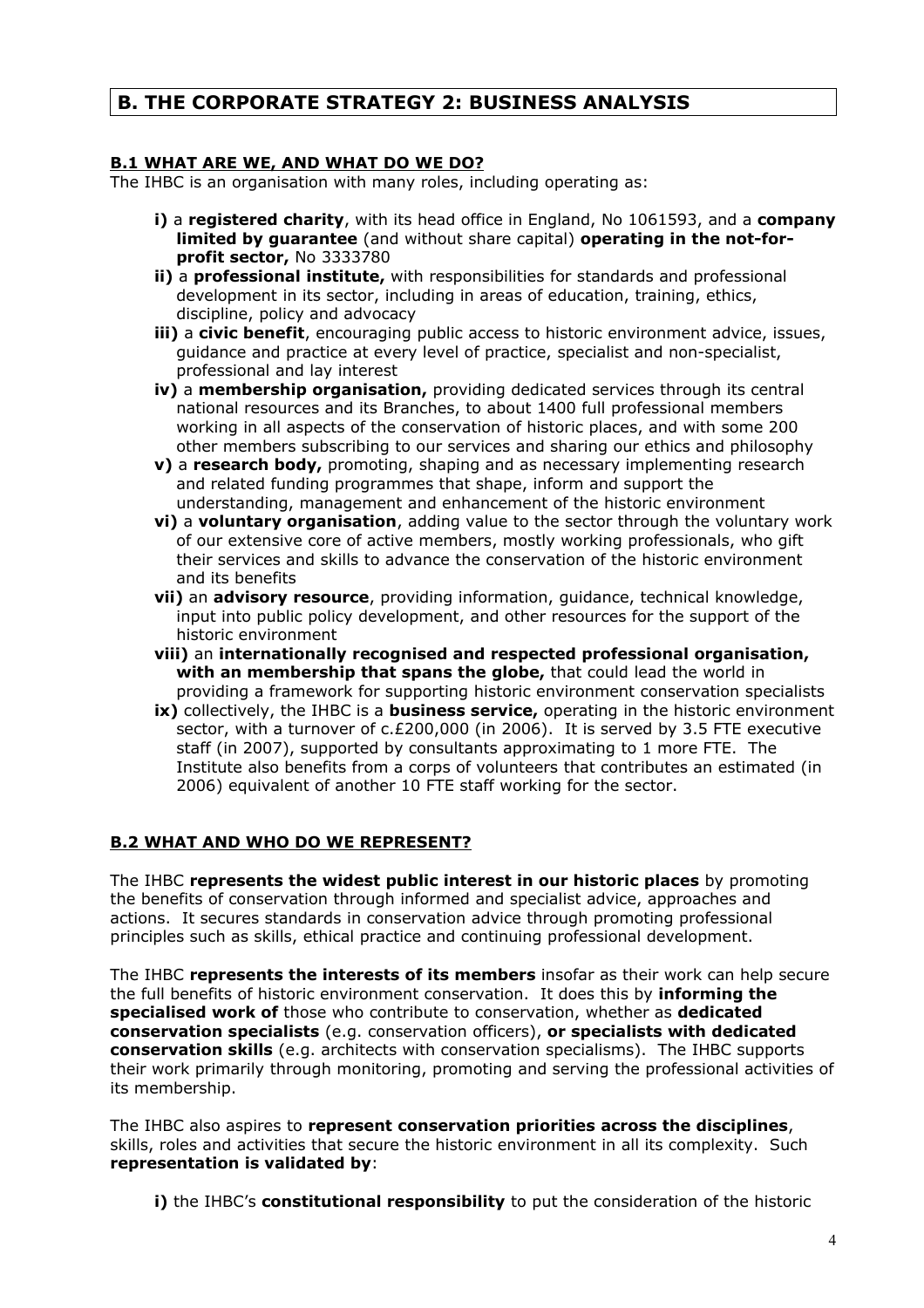environment as a whole – including, by extension, the widest public interest in it – before any particular professional or specialist interest

**ii)** the **inter-disciplinary membership criteria, the competences,** which require of Full Members an understanding of the cycle of conservation (see 'Final Report for

the IHBC and the IFA On the Consideration of Various Options Relating to Joint Working', see [http://parn.ihbc.org.uk\)](http://www.ihbc.org.uk/) and the corresponding obligation to balance understanding and management with change and intervention in historic places

- **iii)** the **multi-disciplinary skills and formal training** typical of many IHBC members
- **iv)** the **cross-sector membership** of the institute as a whole, which extends across the practical conservation of materials and artefacts, archaeology, architectural, landscape and garden history, planning, law, surveying, architecture, design, project management, as well as educational roles attached to many of these disciplines.

In affirming the range of specialist skills underpinning successful conservation, and the importance of balancing such advice, the IHBC applies ethical standards in conservation across traditional disciplines as well as, where appropriate, within them. As such **the institute may be characterised as 'pan-disciplinary'**. The only other built-environment body considered to have a comparable 'pan-disciplinary' character is the Urban Design Group. In this way each breaks from the traditional model of single-discipline professional bodies.

The pan-disciplinary character of the IHBC is distinctive, but this does not diminish the Institute's **core responsibility to that part of the membership that specialises in the duties of the planning authority's historic environment conservation officer**. This role is represented by the relevant subset of occupation recognised by National Statistics, SOC 3551 (Standard Occupational Classification 2000, a subsection of Conservation and Environmental Protections officers). Indeed the pan-disciplinary basis of our membership criteria are rooted in the skills needs of conservation officers.

## **B.3 HOW DID WE START?**

The IHBC **evolved out of The Association of Conservation Officers (ACO)**, which was founded in September 1981 by a dedicated **group of volunteers** mostly working as local authority conservation officers. In **1997 the ACO was reconstituted as The Institute of Historic Building Conservation** (IHBC), the professional institute representing specialist interests in the conservation of historic places.

Both the membership of the IHBC and **its core operational structures and membership benefits originate in the ACO**. These include a devolved and dispersed voluntary infrastructure providing high-profile national initiatives (such as the Annual School, the *Yearbook*, the house journal *Context*, the web site and consultation advice *etc.*), operating in conjunction with locally-managed membership benefits operated through our Branches. In the business plan of the IHBC for 2003, the then chair, Eddie Booth, wrote that: 'The future is a bright one for the Institute if we can convert from a low cost-base association with voluntary officers to a more professionally-administered organisation with a fulltime staff'.

The 2004 'forward strategy' led to the appointment in October 2005 of the institute's first full-time employee, the Director, as its chief executive officer. Since then there has been ongoing re-organisation, development and investment as the Institute has re-ordered its financial base, operational structures, services, benefits and forward planning. **In 2007 the IHBC has 3.5 staff, including the Director, working under the scrutiny and guidance of the Council.**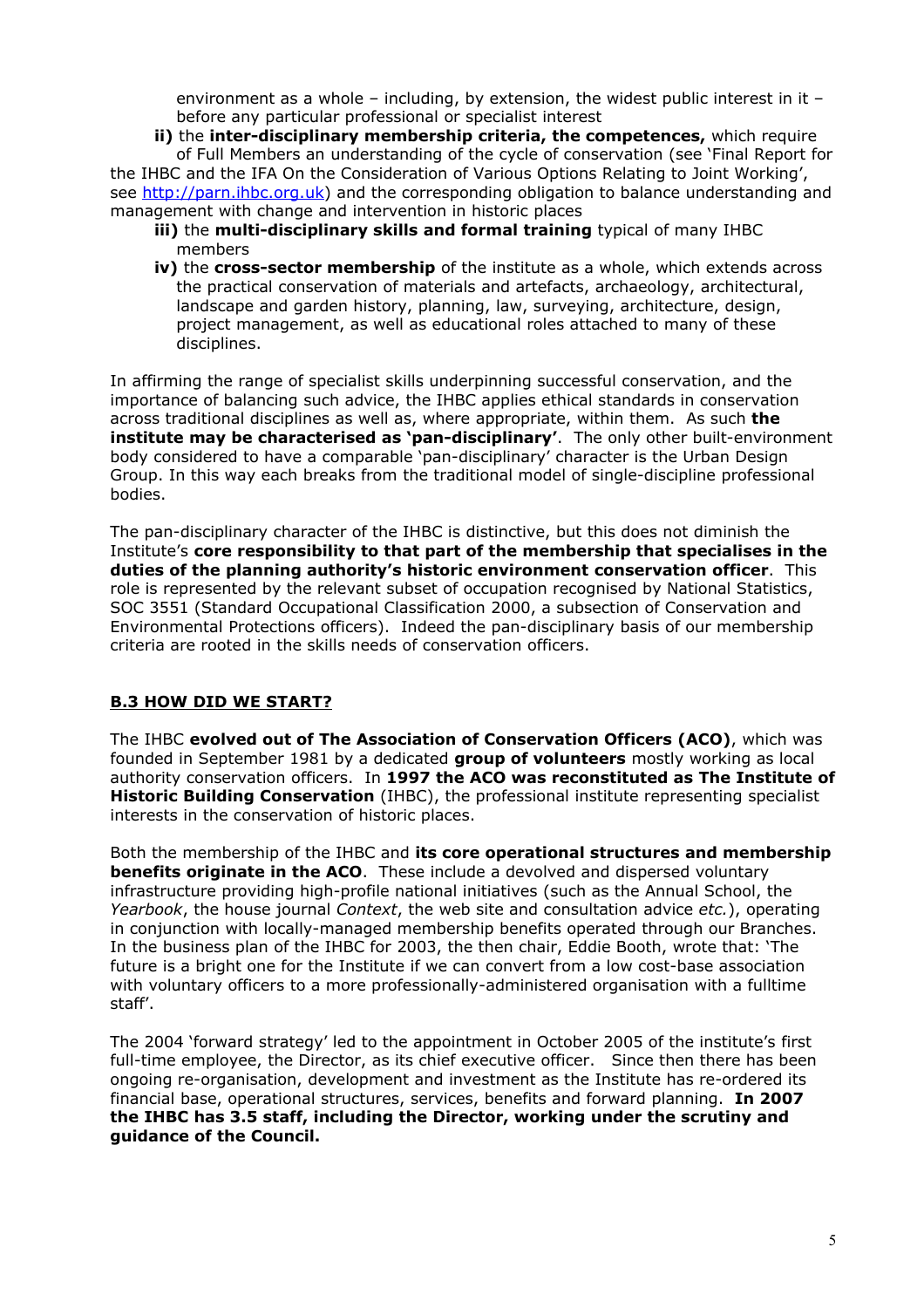### **B.4 HOW DO WE ORGANISE OURSELVES?**

The legal and corporate operations of the IHBC are guided first by the **Memorandum and Articles of Association (M&A)**, which are carried on the Institute's web site. As a corporate body the Institute is a **legally incorporated charity and company governed by its trustees, who are elected to its ruling Council at the Annual General Meeting. New trustees are provided with a Trustees Guidance Pack following election.**

The Institute's trustees **include elected officers, with specific posts and associated portfolios, and nominations from the Institute's constituent branches**, national and regional. In addition a number of officers appointed by council - including the President are invited to council meetings as specialist advisers.

#### A series of **five committees, each chaired by a trustee, provide advice and recommendations to Council**. These committees are

- Finance and Resources, responsible for business human resources,
- Membership and Ethics, responsible for membership regulation
- Educations Training and Standards, responsible for professional development
- Policy, responsible for technical guidance, and
- Communications and Outreach, responsible for public profile and accessibility

The **national office provides executive and enabling support and services for corporate programmes in line with the business plan**. The **branches provide local services and support networks**, largely educational and advisory, and as such **lie at the heart of how we deliver our membership services.**

The **annual cycle** of the organisation centres on:

- The AGM, attached to the Annual School, usually in June
- The Financial Year, which ends at the end of September each year, and
- The renewal of membership subscriptions, which takes place in April

Publications, business meeting and other operations typically organise themselves around this cycle.

### **B.5 WHAT RESOURCES DO WE HAVE?**

The IHBC, like most professional institutes, is founded on a significant legacy of voluntary activity dedicated to supporting the highest professional and ethical aspirations of its discipline. Voluntary operations have, typically, taken placed with minimal central guidance or support. This has been partly due to limited resources, and partly because of the organisation's voluntary infrastructure. Built around its branches, the voluntary network has a proven capacity to deliver programmes and services of the highest calibre. This branch infrastructure is respected and valued both inside and outside the organisation.

**i) Executive infrastructure:** The national office of the IHBC, reflecting the professional, low-key and low-density nature of the membership, consists a small and geographically dispersed base, staffed by professionals from the sector and supported by an administrative resource, the business office, as well as free-lance consultants.

**ii) Income:** The annual income of the Institute for the financial year ending in September 2006 is approximately £210,000. Following expansion of its central executive, and in line with its terms as charity and business in the not-for-profit sector, most of its income is allocated under expenditure on on-going operations. **iii) Volunteers:** The IHBC benefits from a pro-active voluntary base, currently around. 200 people (or nearly 15% of the membership) extending across the United Kingdom. This is organised around and managed through the five national Committees, working to Council, and the thirteen regional Branches. Estimating an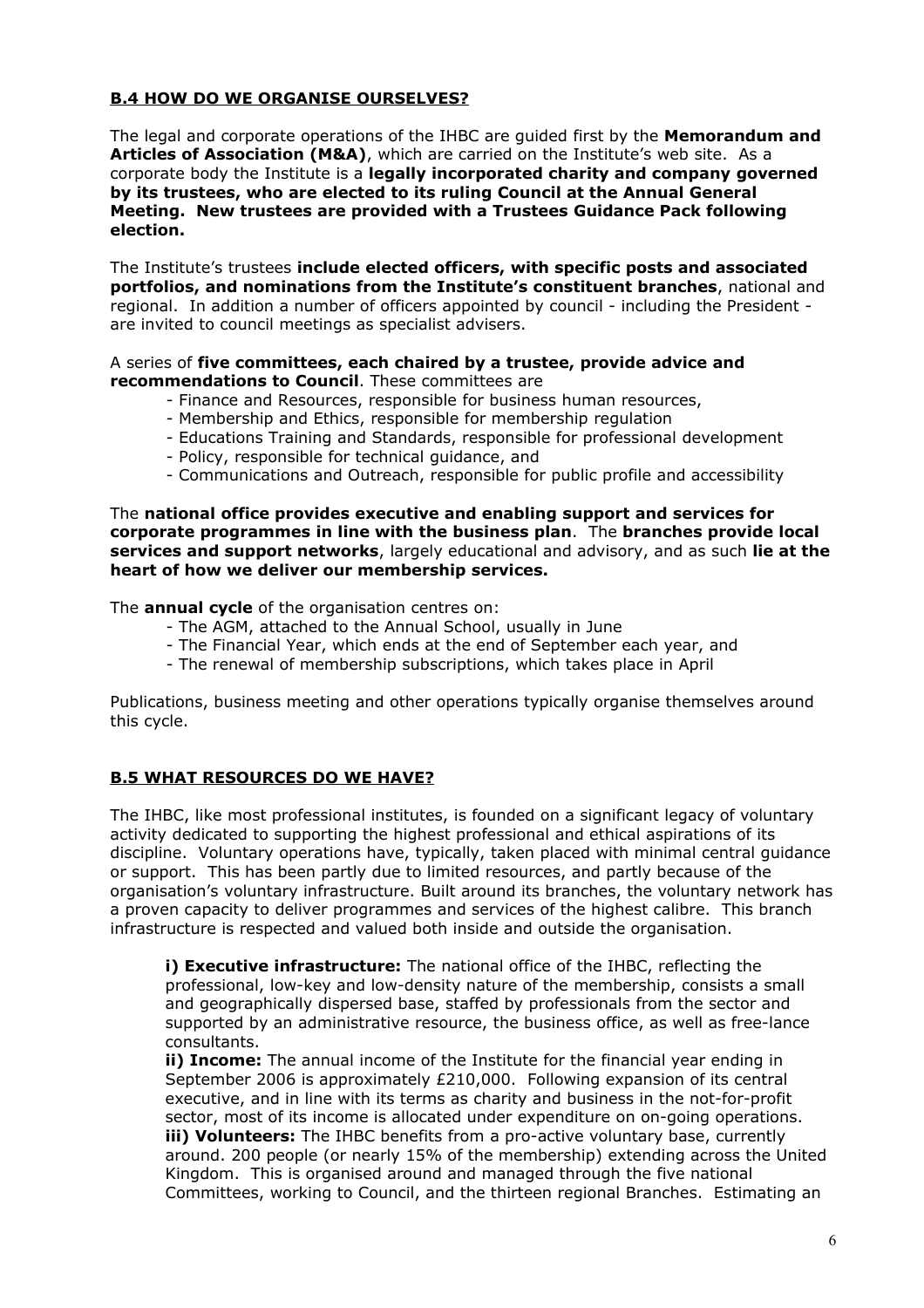average output by each active member at 5% of FTE, IHBC volunteers contribute to the sector an estimated additional 10 posts, or, based on average membership salaries with on-costs, about £300,000 of investment each year.

**iv) Goodwill:** The good name and standing of the IHBC is one of the most valuable resources of the Institute, and includes an international standing and role that belies its comparatively small membership. The corporate profile achieved by the dedicated body of members and volunteers, in particular in England, is remarkable. Any forward plan must advance the reputation of the Institute, distinguishing it as a responsible body enhancing its reputation through taking advantage of its increased executive capacity.

## **B.6 WHERE DO WE WORK, AND HOW?**

The operating environment of the IHBC and its members – our market – is extremely complex. Throughout its history, the **IHBC's holistic perspective on conservation is founded on a complex community of interests** that may vary between disciplines and areas, but always retain their fundamental support for the management and creation of places of quality.

## **B.6.1 GEOGRAPHICAL**

The **IHBC is a UK body**, and its members must serve under and inside a variety of different legislative, regulatory and government operations that range from centralised government (e.g. DOENI) to organisations with extensive delegated regulatory powers (e.g. English Heritage). Consequently:

- **i)** IHBC's **codes, standards and guidelines** *etc.* **must be applicable across the different regions and nations**
- **ii)** IHBC's operations and **communications must work effectively** across devolved interests
- **iii)** IHBC's role can vary according to the nation, region or area within which it is operates, so **it must adapt its strategy to accommodate the priorities in its constituent regions and areas**

While a UK body, there is a significant interest in the Institute outside the UK, in particular in Ireland and Europe, but also more widely. This is reflected in the internal membership of the institute.

## **B.6.2 POLITICAL**

The IHBC's membership, their outputs and priorities, sit across the categories recognised in government's **departmental structures**. Consequently:

- **i)** there is **no single government department or portfolio** to which our members work (members in local government service and private practice typically operate within core planning services, while those in central government generally operate under cultural remits, such as those in English Heritage working to the DCMS)
- **ii)** the government's training infrastructure of **Sector Skills Councils (SSCs) read across the institute's membership's needs**, with a minimum of three SSCs covering our core priorities: (Construction Industry Council, for development; Landor, for land management, and Creative and Cultural Skills (CCS), for its core cultural remit), and easily expanding to nine covering our general interests
- **iii)** the multi-disciplinary nature of conservation is reflected in its cross-sector benefits, and **sustainability provides the most substantial framework for registering the full value of conservation and the outputs of our members**

### **B.6.3 PROFESSIONAL**

The members of the IHBC typically have **skills and interests that straddle traditional disciplines and educational structures**. Consequently: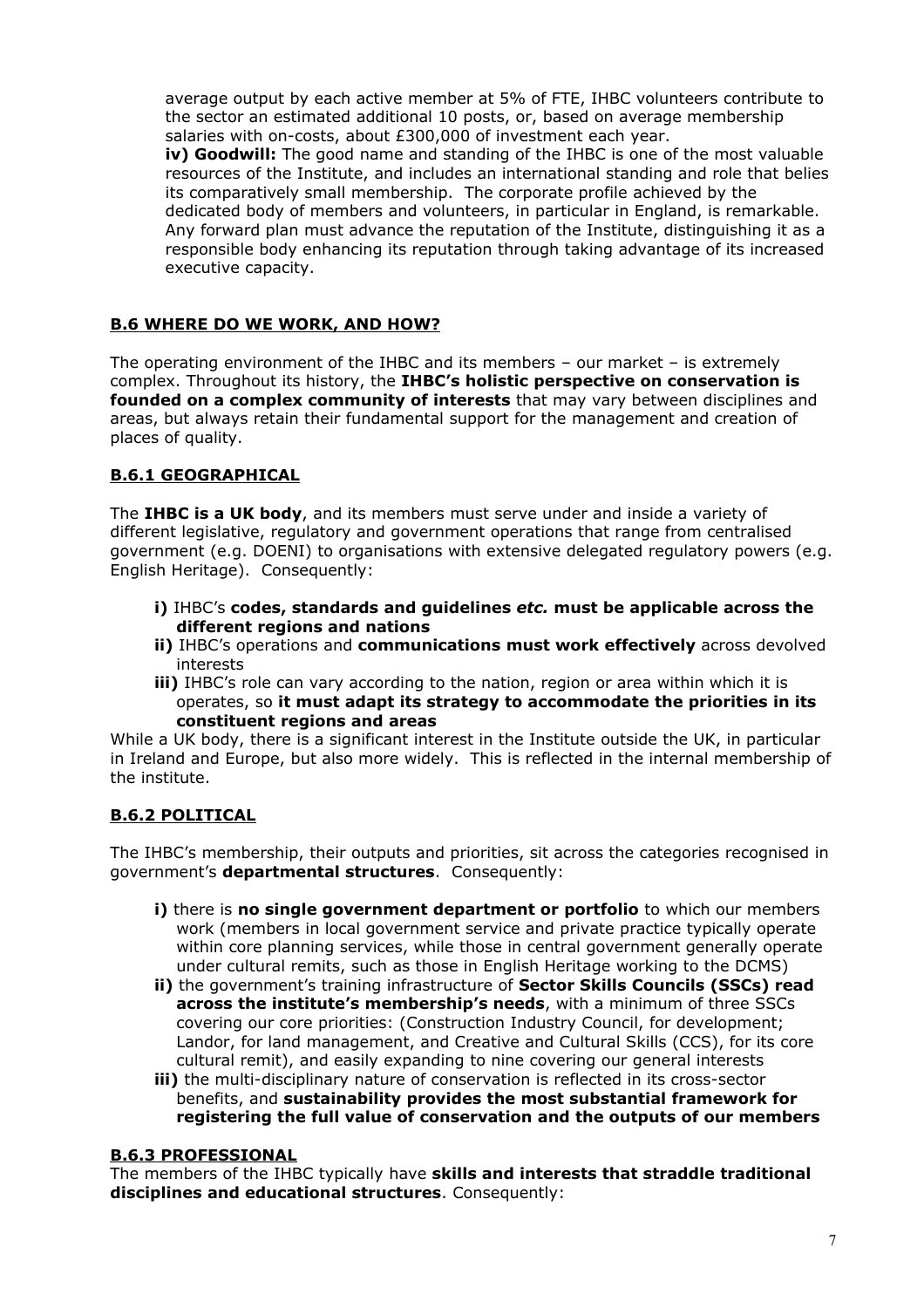- **i)** dedicated conservation **interests are represented in a wide number of professional bodies** (architecture, archaeology, planning, building surveying *etc*) with parts of these bodies interpreting the IHBC as either simply reflecting their own operations or repeating them
- **ii)** many of IHBC's **members possess and promote multi-disciplinary training and skills** in line with the pan-disciplinary aspirations of the IHBC
- **iii)** IHBC's historic core membership, the local authority conservation officer, is a **relatively modern professional role**, occupied by professionals with a wide variety of professional backgrounds – academic, planning, architecture, surveying or, increasingly, those entering the conservation without primary training in another built environment profession – yet all can carry out similar roles
- **iv)** IHBC's current membership, is **dominated by the traditional built environment professions**, notably surveying, planning and architecture, and its work frequently focuses on making conservation priorities accessible to those disciplines
- **v)** a smaller proportion of IHBC members specialise in aspects of **disciplines either too small or too specific** to have dedicated professional or practical support, and so look to the IHBC to provide assistance

## **B.6.4 PHILOSOPHICAL**

IHBC's conservation is **modern conservation**, distinguished by the variety of intellectual traditions within which it has evolved:

- **i)** it has its **origins in the architectural cum archaeological investigations and regenerations of the renaissance** tradition, culminating in the professionallyinspired restoration philosophy of the SPAB
- **ii)** it is **inspired by the planning traditions of Geddes** as much as the more established architectural conservation traditions in architecture
- **iii)** more recently it encompasses the **social perspectives that highlight the importance of the cultural benefits of conservation**, including academic disciplines such as architectural and landscape history, archaeology and art history, articulating and applying their values within wider conservation interests
- **iv)** simultaneously, the IHBC's conservation recognises the **public interest in and benefits from our historic places,** already represented by national and local heritage and amenity societies
- **v)** it also recognises the **widest community and public responsibilities in the management of place through the planning system**, including requirements for notification, involvement, consideration and response
- **vi)** even more recently, it asserts the **manifold environmental benefits** of historic environment conservation, including sustainability, reducing carbon emissions, waste minimisation, etc

### **B.7 WHO ELSE HAS AN INTEREST IN OUR WORK? PARTNERS AND COMPETITORS**

Given the IHBC's wide constituency of interest across historic environment conservation, there are many bodies, groups and interests that can and do partner, link and compete in our sector. While the spectrum is too complex to characterise at this time, the guiding principles, strategies and models identified in part C of the corporate plan will frame Council's direction. In general, and reflecting the limited capacity of the sector, the IHBC's core business philosophy will be to **look on all sector interests as prospective partners in building capacity, and not as business competitors challenging markets**. In particular we will seek to operate and develop close relationships with other professional bodies and organisations with comparable specialist interests.

Some conservation-related disciplines have only limited professional support. The IHBC will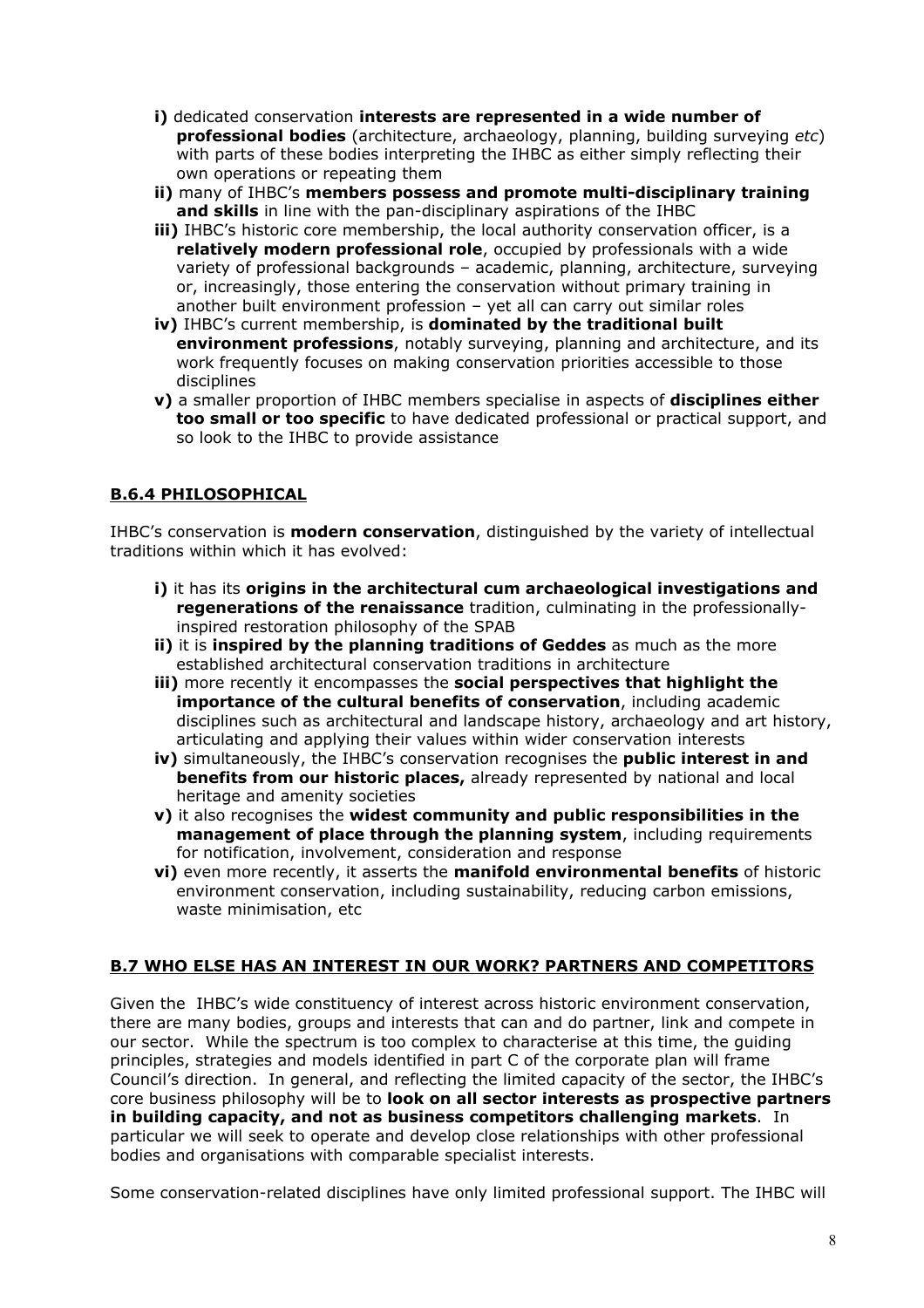## **focus resources on assisting those areas requiring an improved professional**

**infrastructure**, including architectural history, conservation officers and comparable specialists, heritage and project management, as well as other inter-disciplinary interests.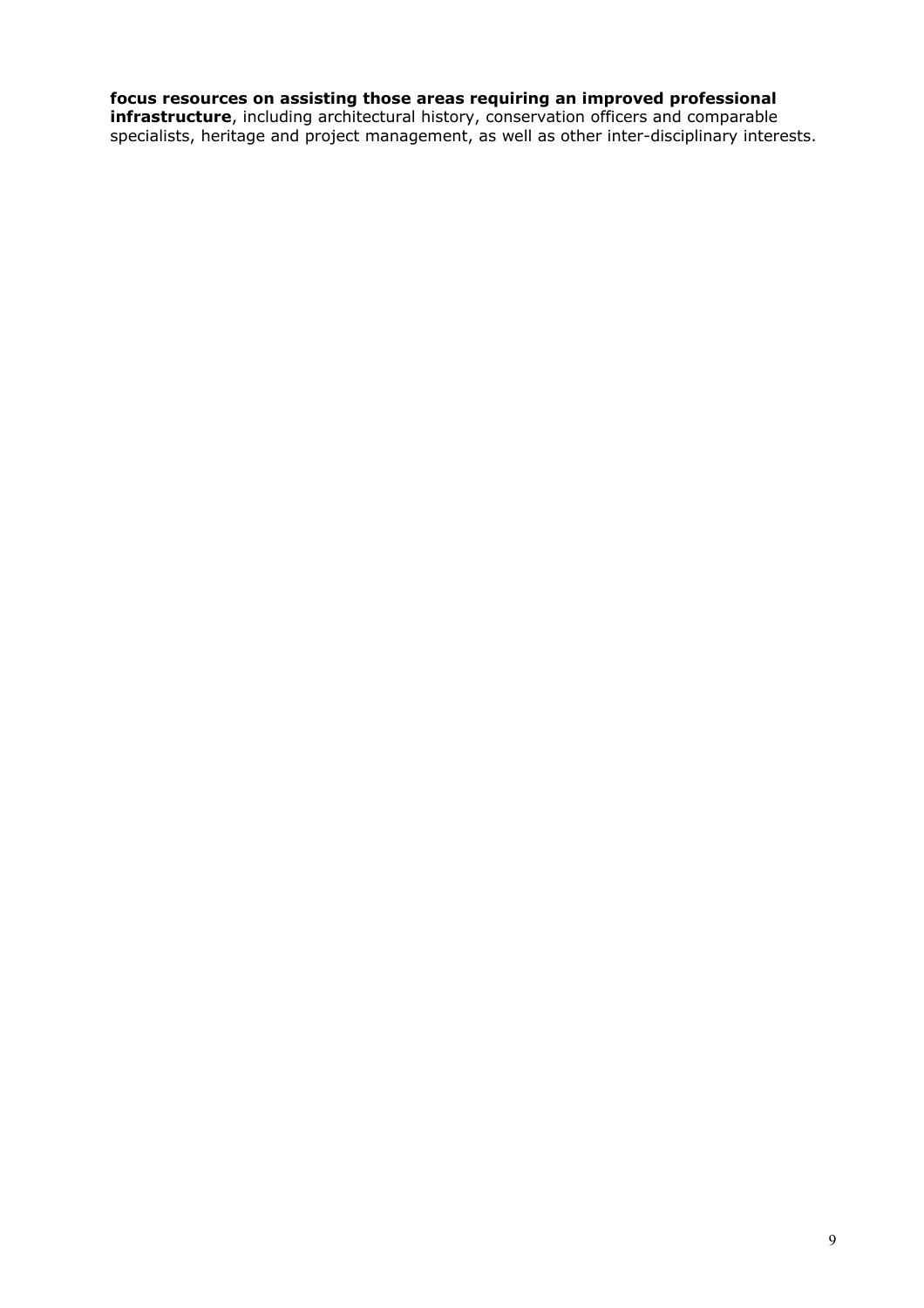## **C. THE CORPORATE STRATEGY 3: GUIDING STRATEGIES & MODELS**

### **C.1 HOW WILL WE MAKE DECISIONS?**

Council, officers and staff will direct the Institute in accordance with the Business Plan, including both the Corporate Plan and the business plans of its advisory committees. Given the IHBC's rapidly changing business environment, no single corporate strategy can be expected to address our needs. **Consequently, decisions will be guided by the relative merits apparent in the strategies and models identified by the Business Plan**.

## **C.2 HOW DO WE ACCOMPLISH OUR OBJECTIVES 1: WHAT ARE OUR STRATEGIES?**

The IHBC does not have the resources or capacity of major built environment professional organisations or the national heritage bodies. However the Institute does have an unequalled voluntary network of skilled and dedicated specialists working across the UK, an admirably low cost base, and a diverse and flexible business infrastructure. Consequently, the IHBC's corporate development strategy is to build capacity and expand operations by focussing on its existing strengths, refining its operations and adapting ideas from other areas as appropriate, including:

- **i)** Vesting overall **direction and scrutiny of the IHBC in the Council**, with agreed devolution of executive powers to branches, committees and the national office as appropriate.
- **ii) Adapting innovative business models** and approaches best suited to our scale, circumstances and operations (*e.g.* de-centralised, cost-effective office infrastructure; flexible employment patterns)
- **iii) Maximising values of voluntary contributions** and support networks, in particular through contributions to branch and committee operations
- **iv) Empowering its committees**, through their Chairs, to manage and promote advice and representation appropriate to the national aspirations and resources of the institute
- **v) Re-investing in the membership** by refining and consolidating membership structures and criteria, by identifying, voicing and supporting its needs, using the benefits from our services to advance advocacy, education and promotion of conservation, both nationally and through our international membership
- **vi)** Consolidating the future expansion of the institute by **applying and adopting recognised standards of corporate and business management**, securing and adopting appropriate professional advice, and establishing such networks and operations as are required to ensure the efficient progress of the organisation **vii) Developing partnerships** and alliances across the sector

### **C.3 HOW DO WE ACCOMPLISH OUR OBJECTIVES 2: WHAT MODELS DO WE USE?**

To implement the corporate strategy, the Institute will be informed by the following models:

- **i)** To secure appropriate **governance**, the IHBC will take overall direction from a **Council consisting of Nominated (Branch) and Portfolio-based (Committee chairs and elected Officer) members**, in accordance with our Memorandum & Articles. Council, Branches and Committees will be supported by the **national office,** and will be charged with the implementation of the business plan. The effectiveness of the model will be monitored through appropriate evaluation tools such as risk assessment, corporate best-practice and fiscal analysis.
- **ii)** To ensure an efficient and low-cost **executive infrastructure**, the IHBC will adopt an interim programme of developing a de-centralised **'virtual' national office**, using home-working, flexible employment, IT developments *etc*, to the extent that